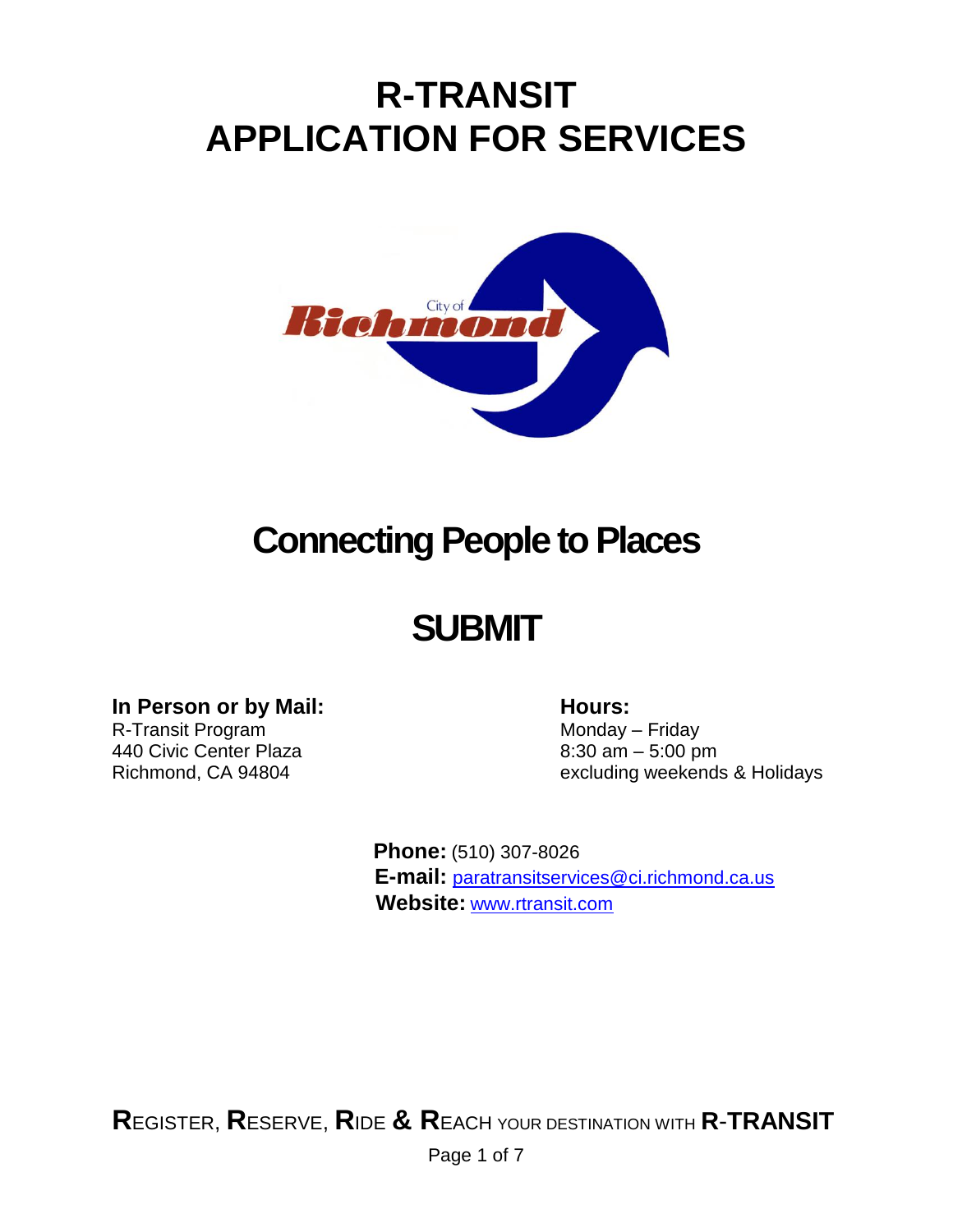Dear Applicant,

Thank you for your interest in the R-Transit program. This application form will assist R-Transit in establishing your eligibility for services. To qualify for R-Transit service, applicants must meet the criteria below:

- 1. Applicant must a resident of one of the following Cities/areas: Richmond, Kensington, El Sobrante, unincorporated communities of East Richmond Heights, Hasford Heights, Rollingwood, or North Richmond.
- 2. Applicants between the ages of 18-54 must provide proof of disability and meet the residency requirement; applicants ages 55 or older qualify as long as the residency requirement is satisfied.

Using the eligibility requirements established by R-Transit, you will either be certified eligible for all services, eligible on a temporary basis or denied eligibility altogether.



Once certified, you will be able to travel to destinations within our service area:

Upon receipt of a completed application form, supporting documents, your application will be processed within seven to ten business days. You will be notified by mail regarding your eligibility status. If eligible for service, you will receive an orientation guide with program details by mail.

You may complete the application yourself or obtain assistance from anyone familiar with you and your condition. Incomplete applications will be returned without being processed, so please be sure to complete yours in its entirety before submission. If no one is available to help you, and you would like our assistance, please contact R-Transit staff at (510) 307-8026.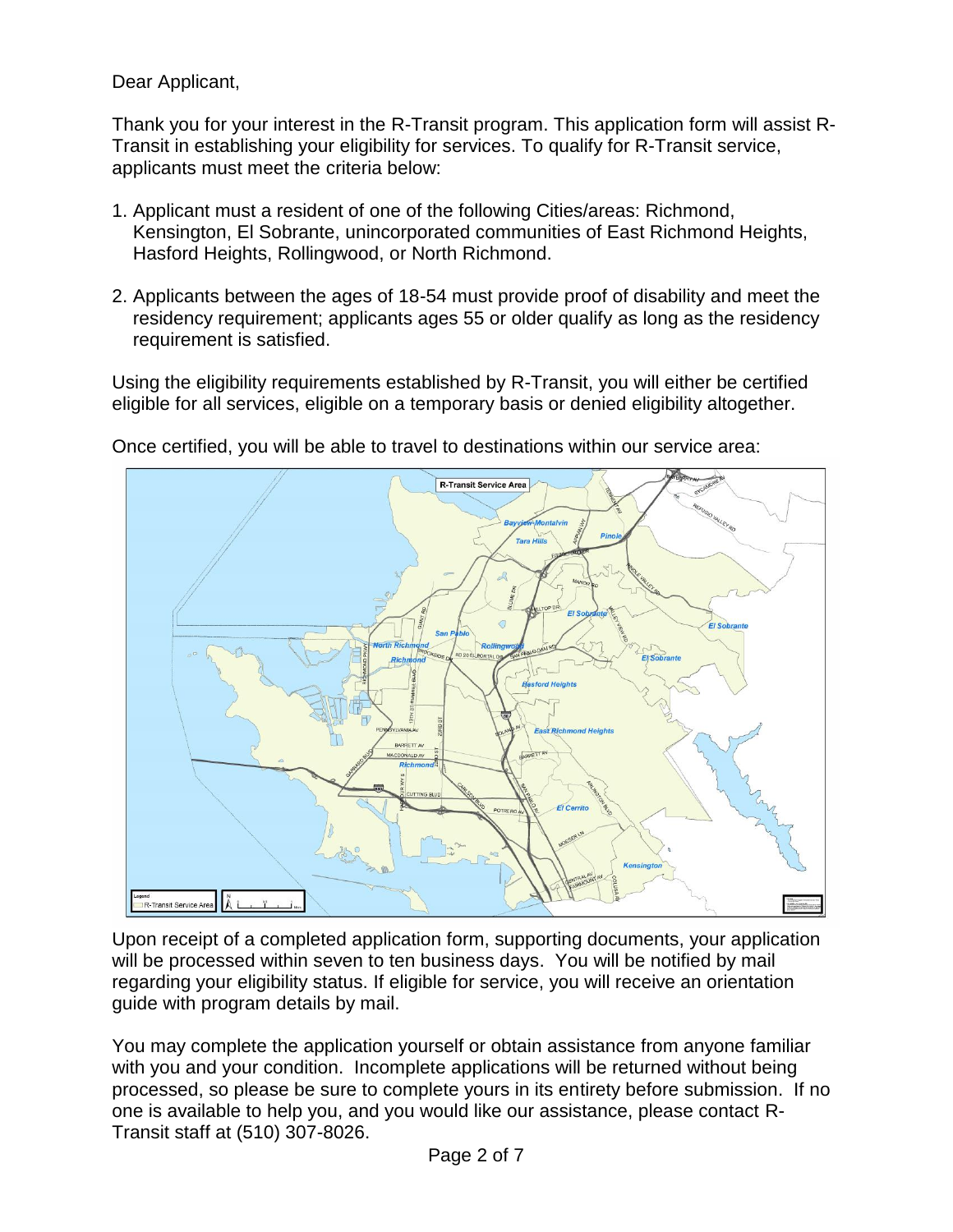

# **R-TRANSIT**

440 Civic Center Plaza Richmond, CA 94804 (510) 307-8026

# **APPLICATION FOR SERVICES**

| It is important to complete all parts of this form - type or please print legible.<br>Applications that are not complete or clearly written will be returned, which will delay the eligibility<br>determination process. |               |  |  |  |
|--------------------------------------------------------------------------------------------------------------------------------------------------------------------------------------------------------------------------|---------------|--|--|--|
| DATE                                                                                                                                                                                                                     |               |  |  |  |
| <b>NAME</b>                                                                                                                                                                                                              | TELEPHONE #   |  |  |  |
| <b>ADDRESS</b>                                                                                                                                                                                                           | BIRTHDATE / / |  |  |  |

### **SECTION I**

### **VALID IDENTIFICATION & PROOF OF RESIDENCY**

MM DD YY

**MALE** FEMALE

Please provide a color copy of an acceptable form of identification, and proof of residency:

| <b>Acceptable forms of Identification</b>                                                                                                                                                                                                                                                                      | Acceptable forms of Proof of residency                                                                                          |
|----------------------------------------------------------------------------------------------------------------------------------------------------------------------------------------------------------------------------------------------------------------------------------------------------------------|---------------------------------------------------------------------------------------------------------------------------------|
| Provide a color copy of one of the following:                                                                                                                                                                                                                                                                  | Provide a copy of one of the following:                                                                                         |
| An identification card or driver's license<br>issued by the California Department of<br>Motor Vehicles.<br>An identification card or driver's license<br>issued by another state.<br>Valid Passport or Passport Card.<br>U.S. Active Duty/Retiree/Reservist Military<br>ID Card.<br>Richmond Municipal ID Card | Any piece of mail showing your name &<br>address (i.e. utility bill)<br>Post Office (P.O. Box) addresses are not<br>acceptable. |

### **SECTION II**

# **EMERGENCY CONTACT INFORMATION**

Please provide a name and telephone number of a contact person in the event of an emergency.

| NAME:                | DAY PHONE:    |
|----------------------|---------------|
| <b>RELATIONSHIP:</b> | EVE. PHONE: ( |
|                      | Page 3 of 7   |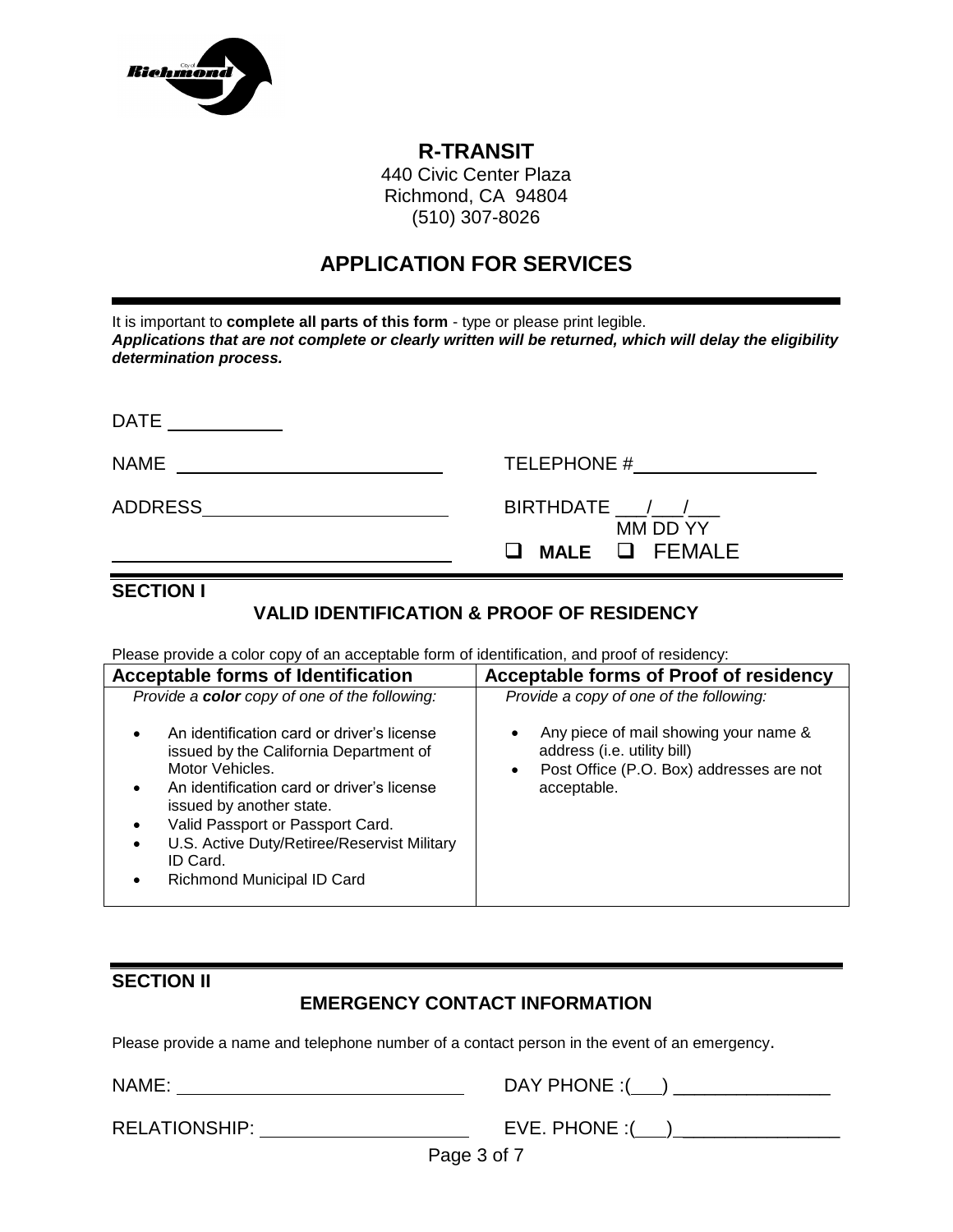#### **SECTION III**

| Please answer the following questions - your specific answers to the questions will help us in |
|------------------------------------------------------------------------------------------------|
| determining your eligibility                                                                   |

- 1. What is your disability or health related condition that prevents you from using public transportation?
- 2. Explain how your disability or health related condition prevents you from independently using the public transit services (BART, AC Transit...etc.)
- 3. How do you currently travel to your destinations? Check all that apply.

| ( ) Paratransit ( ) Taxi |                    | ( ) Ferry      |
|--------------------------|--------------------|----------------|
| ) BART<br>(              | $(\_\_)$ Lyft/Uber | $(\_\_)$ Other |

\_\_\_\_\_\_\_\_\_\_\_\_\_\_\_\_\_\_\_\_\_\_\_\_\_\_\_\_\_\_\_\_\_\_\_\_\_\_\_\_\_\_\_\_\_\_\_\_\_\_\_\_\_\_\_\_\_\_\_\_\_

\_\_\_\_\_\_\_\_\_\_\_\_\_\_\_\_\_\_\_\_\_\_\_\_\_\_\_\_\_\_\_\_\_\_\_\_\_\_\_\_\_\_\_\_\_\_\_\_\_\_\_\_\_\_\_\_\_\_\_\_\_\_

4. Do you use any of the following mobility aids or specialized equipment? Check all that apply.

| Cane ) | ) Power Wheelchair | (Communication Board |
|--------|--------------------|----------------------|
|--------|--------------------|----------------------|

(\_\_\_\_) White Cane (\_\_\_\_) Large Power Wheelchair (\_\_\_\_) Service Animal

|  | ا Walker | ) Power Scooter (3-wheeler) | Crutches |
|--|----------|-----------------------------|----------|
|--|----------|-----------------------------|----------|

- (\_\_\_\_) Leg Braces (\_\_\_\_) Manual Wheelchair (\_\_\_\_) Other Aid
- 5. If the passenger uses a wheelchair or scooter, does your residence have a ramp? (\_\_\_\_) Yes (\_\_\_\_) No
- 6. Does the wheelchair or scooter have a seatbelt? (\_\_\_\_) Yes (\_\_\_\_) No
- 7. If the passenger has a manual wheelchair, can it be folded? (\_\_\_\_) Yes (\_\_\_\_) No
- 8. Can the passenger transfer into a vehicle with minimal assistance? (\_\_\_\_) Yes (\_\_\_\_) No
- 9. Does a personal care attendant accompany you when you travel outside your home? (\_\_\_\_) Yes (\_\_\_\_) No
- 10. Have you recently applied for paratransit services with *EAST BAY PARATRANSIT*?  $($   $)$  Yes  $($   $)$  No

| If yes, what is the status of your application? |  |
|-------------------------------------------------|--|
| (____) Pending                                  |  |

- 11. Are you currently certified with *EAST BAY PARATRANSIT*? (\_\_\_\_) Yes (\_\_\_\_) No
- 12. Have you terminated your eligibility status with *EAST BAY PARATRANSIT*? (\_\_\_\_) Yes (\_\_\_\_) No

If yes, what is your reason for the termination?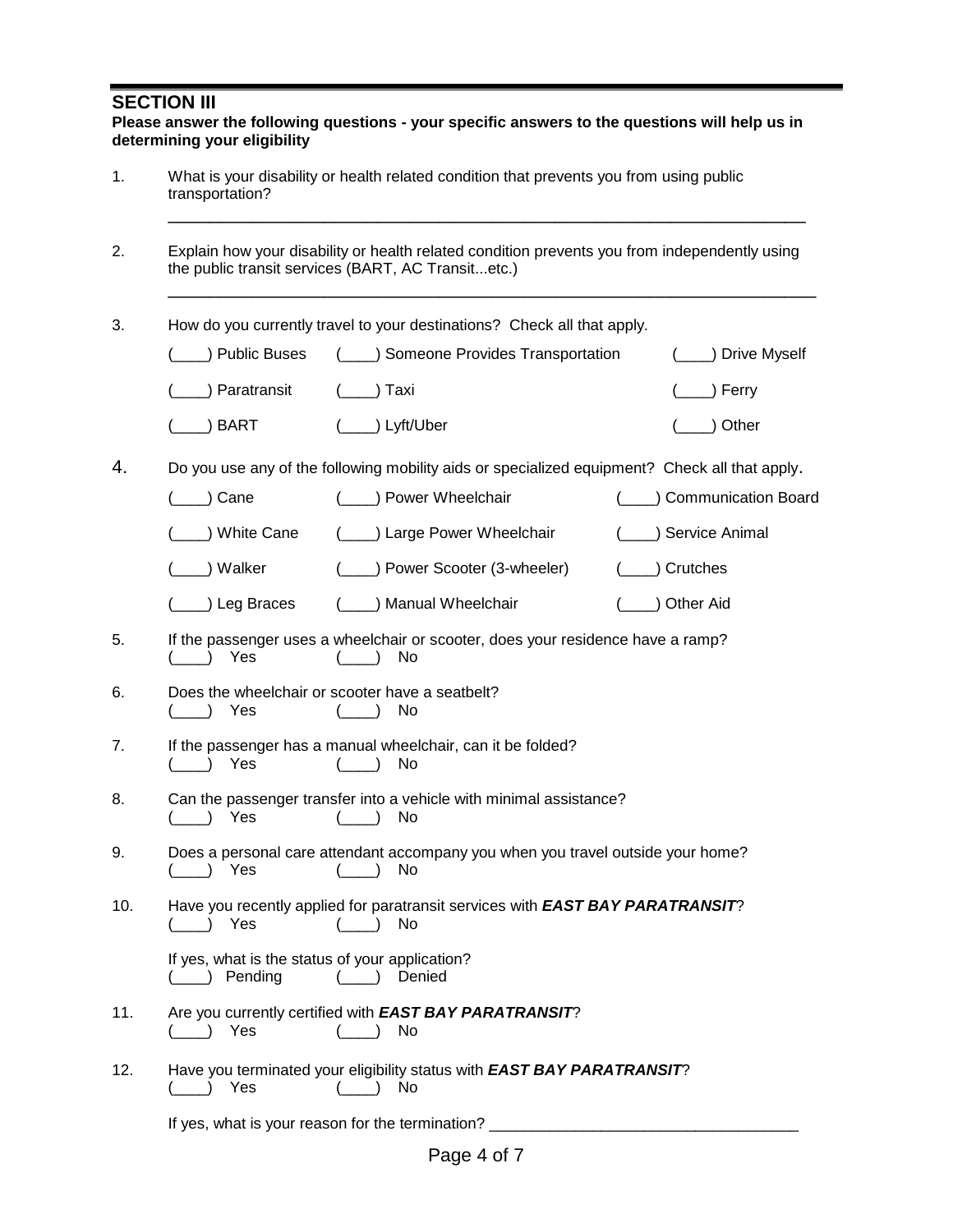# **SECTION IV**

*Check the applicable box below:*

I am age 55 or older. **Skip section below and proceed to Section V.** 

 I am between the ages of 18-54. **Applicants between the ages of 18-54 must provide proof of disability. Submit a copy of one of the following:**

- Medicare card, federally issued red, white and blue card;
- California DMV Disabled Placard Registration Parking placard receipt;
- Regional Transit Connection (RTC) Clipper Card;
- Proof of certification with East Bay Paratransit;

If you are unable to provide any of the proofs listed above, you may complete the Authorization for Use or Disclosure of Patient Health Information below. This form authorizes R-TRANSIT to obtain information from your healthcare provider regarding your disability. This authorization form will be sent to healthcare provider along with a disability verification form.

| AUTHORIZATION FOR USE OR DISCLOSURE OF PATIENT HEALTH INFORMATION |  |
|-------------------------------------------------------------------|--|
|                                                                   |  |

| I, _______________________, hereby authorize the following licensed professional (doctor, therapist, social<br>worker, etc), who can verify my disability or health related condition, to release this information to R-<br>Transit. This information will be used only to verify my eligibility for Paratransit services. I understand that I<br>have the right to request a copy of this authorization, and that I may revoke it at any time. |                            |                                                                 |         |  |  |
|-------------------------------------------------------------------------------------------------------------------------------------------------------------------------------------------------------------------------------------------------------------------------------------------------------------------------------------------------------------------------------------------------------------------------------------------------|----------------------------|-----------------------------------------------------------------|---------|--|--|
| This authorizes the following Medical Center(s) to complete <b>Disability Verification form</b> :                                                                                                                                                                                                                                                                                                                                               |                            |                                                                 |         |  |  |
|                                                                                                                                                                                                                                                                                                                                                                                                                                                 |                            |                                                                 |         |  |  |
|                                                                                                                                                                                                                                                                                                                                                                                                                                                 |                            |                                                                 |         |  |  |
| Address:<br>Street Address<br>Suite<br>Suite                                                                                                                                                                                                                                                                                                                                                                                                    |                            | City, State                                                     | Zipcode |  |  |
|                                                                                                                                                                                                                                                                                                                                                                                                                                                 | <b>PATIENT INFORMATION</b> |                                                                 |         |  |  |
|                                                                                                                                                                                                                                                                                                                                                                                                                                                 |                            |                                                                 |         |  |  |
|                                                                                                                                                                                                                                                                                                                                                                                                                                                 |                            | Date of Birth: ____________________                             |         |  |  |
| Address: ________                                                                                                                                                                                                                                                                                                                                                                                                                               |                            |                                                                 |         |  |  |
| <b>Street Address</b>                                                                                                                                                                                                                                                                                                                                                                                                                           | Suite                      | City, State<br>MEDICAL CENTER MAY DISCLOSE THIS INFORMATION TO: | Zipcode |  |  |
| Phone #: 510-307-8026<br>Fax #: 510-307-8080<br><b>Recipient Name: R-TRANSIT</b>                                                                                                                                                                                                                                                                                                                                                                |                            |                                                                 |         |  |  |
| Address: 440 Civic Center Plaza, Richmond CA 94804                                                                                                                                                                                                                                                                                                                                                                                              |                            |                                                                 |         |  |  |
| DURATION: This authorization shall remain in effect for one year from the date of signature unless a<br>different date is specified here:                                                                                                                                                                                                                                                                                                       |                            | Date:                                                           |         |  |  |
| I certify that the information on this form is true and correct. I understand all information will be kept<br>confidential and only information required to provide the service will be disclosed to those who perform the<br>service. I understand that it will be necessary to contact a physician familiar with my functional abilities to<br>use public transit in order to assist in the determination of eligibility.                     |                            |                                                                 |         |  |  |
| <b>Print Name</b>                                                                                                                                                                                                                                                                                                                                                                                                                               |                            | Signature                                                       | Date    |  |  |

### **SECTION V**

# **RAPID: ON DEMAND SERVICE WITH LYFT**

The City of Richmond has contracted with Lyft to provide on demand transportation service for registered R-Transit clients. The R-Transit program's newest addition, **RAPID**, will offer R-Transit clients a subsidy to use Lyft. Lyft is a ridesharing application that connects people with a nearby driver and transports them to their destination. Lyft is not a replacement for an ambulance, and should not be used as a means of emergency transport.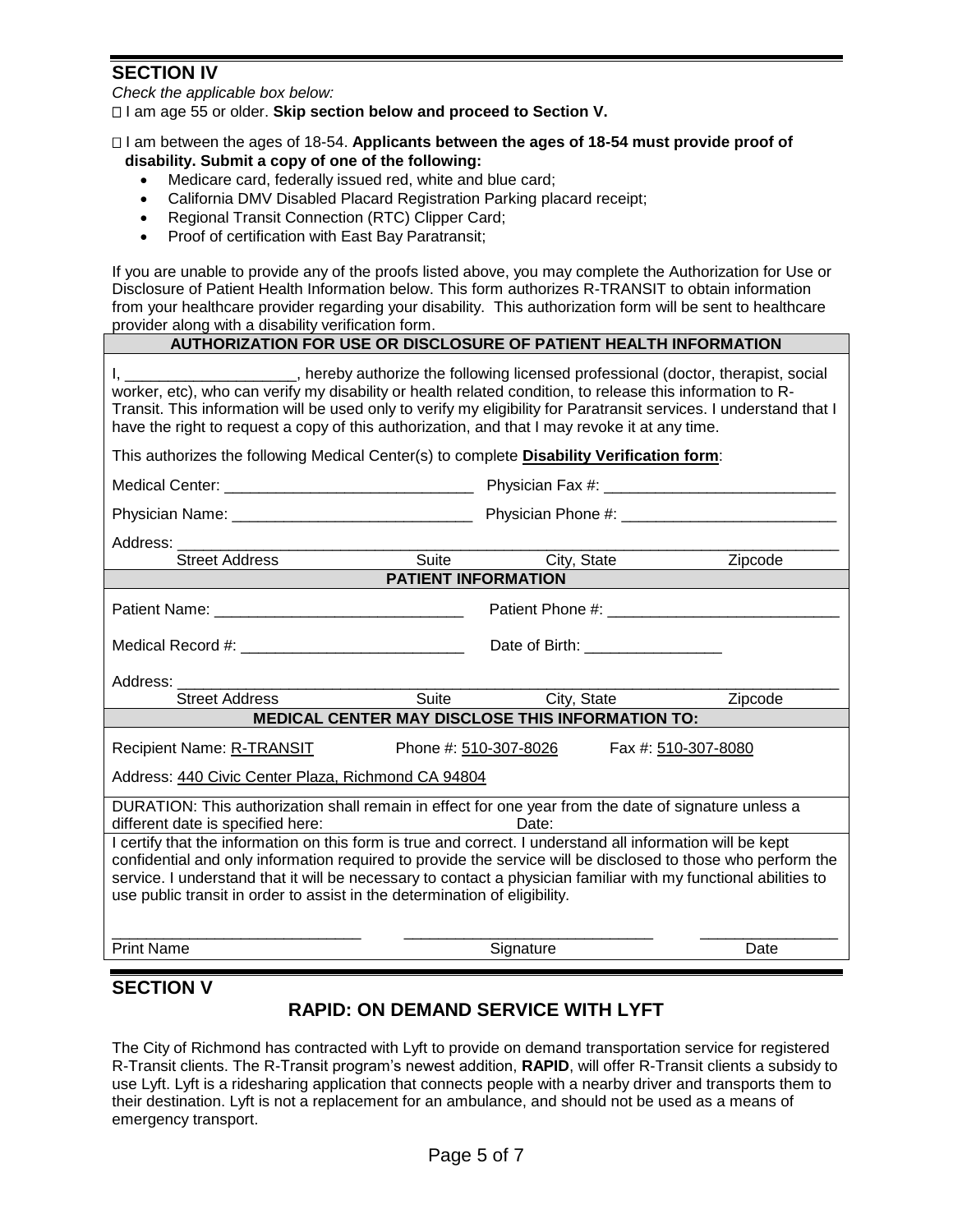Lyft is best suited for those comfortable with boarding vehicles (including SUVs and vans) without driver assistance. Due to the nature of Lyft, drivers are not required to assist passengers in and out of the vehicle, assist with personal belongings, or walk passengers to their destination. Lyft's policy is that passengers who use wheelchairs that can safely and securely fit in the car's trunk or backseat without obstruction the driver's view will be accommodated by the Lyft driver. R-Transit clients who are able to fold and store their wheelchair on board without the assistance of drivers and able to transfer in and out of the vehicle independently or with the assistance of an accompanying assistance can use Lyft.

To use the RAPID, R-Transit clients will need a smart phone, and a credit/debit card. RAPID will allow R-Transit clients to receive a subsidy to use Lyft for a maximum of forty (40) one way trips per month. R-Transit clients will pay \$3.00 for each one-way trip within the service area and the City of Richmond will cover the remaining fare up to \$17.00 per one-way trip. If the total cost of the trip exceeds \$20.00, the client will be responsible for the overage. R-Transit's service area includes: Richmond, El Cerrito, North Richmond, Kensington, El Sobrante, San Pablo, and Pinole. RAPID will also expand service to and from the Regional Contra Costa Medical Center and Veterans Hospital in Martinez, CA.

1. Do you plan on using Lyft? (\_\_\_\_) Yes (\_\_\_\_) No

#### **If no, skip questions below and proceed to Section VII**

2. Do you currently use or have you used a ride sharing service (Lyft, Uber, Go Go Grandparent, etc.)?

| No.<br>Yes. |
|-------------|
|-------------|

If yes, which one?

3. Have you installed the Lyft app on your smart phone?

| Yes | ON CONTROL                                               |  |
|-----|----------------------------------------------------------|--|
|     | If yes, the phone number associated with my Lyft app is: |  |

|            | If no, do you need assistance with installing the Lyft app on your smart phone? |  |
|------------|---------------------------------------------------------------------------------|--|
| (____) Yes | ( ) No                                                                          |  |

### **SECTION VI**

### **WAIVER OF LIABILITY**

I agree to unconditionally waive and release the City of Richmond / R-Transit program (collectively "City"), its officers, agents, employees and volunteers, from and against any claims, costs, liabilities, expenses or judgments, including attorney's fees and court costs arising out of my participating in the *City of Richmond's R-Transit Program with Lyft (RAPID)*, that I, \_\_\_\_\_\_\_\_\_\_\_\_\_\_\_\_\_\_\_\_\_\_\_\_\_\_\_\_, my personal representatives, assigns, heirs and next of kin, may have for any loss, damage, or injury to person or property, whether caused by negligence or otherwise of the City. I certify that I am in good physical condition and able to participate in the above transportation services.

I agree to indemnify and hold harmless the City from and against any and all claims, except for illness and injury resulting directly from gross negligence or willful misconduct on the part of the City or its employees.

I expressly agree that this Release and Waiver is intended to be as broad and as inclusive as permitted by the laws of the State of California, and that if any portion thereof is held invalid, it is agreed that the remainder shall continue in full force and effect.

I certify that the enclosed information is true and correct to the best of my knowledge, and that this information will be used to determine my eligibility for the program. I acknowledge and understand that any misconduct (such as booking rides for someone other than myself [leading to instant account termination], frequent ride cancellations, having the driver wait for me to complete my activity, and/or use of the service in emergency situations) while using the *City of Richmond's R-Transit Program with Lyft (RAPID)* will lead to the termination/suspension of my account after three strikes.

I agree to accept all responsibility and/or fees for Lyft app user error if I choose to use the Lyft app on my own smart phone. I acknowledge and understand that all accidental charges will not be reimbursed.